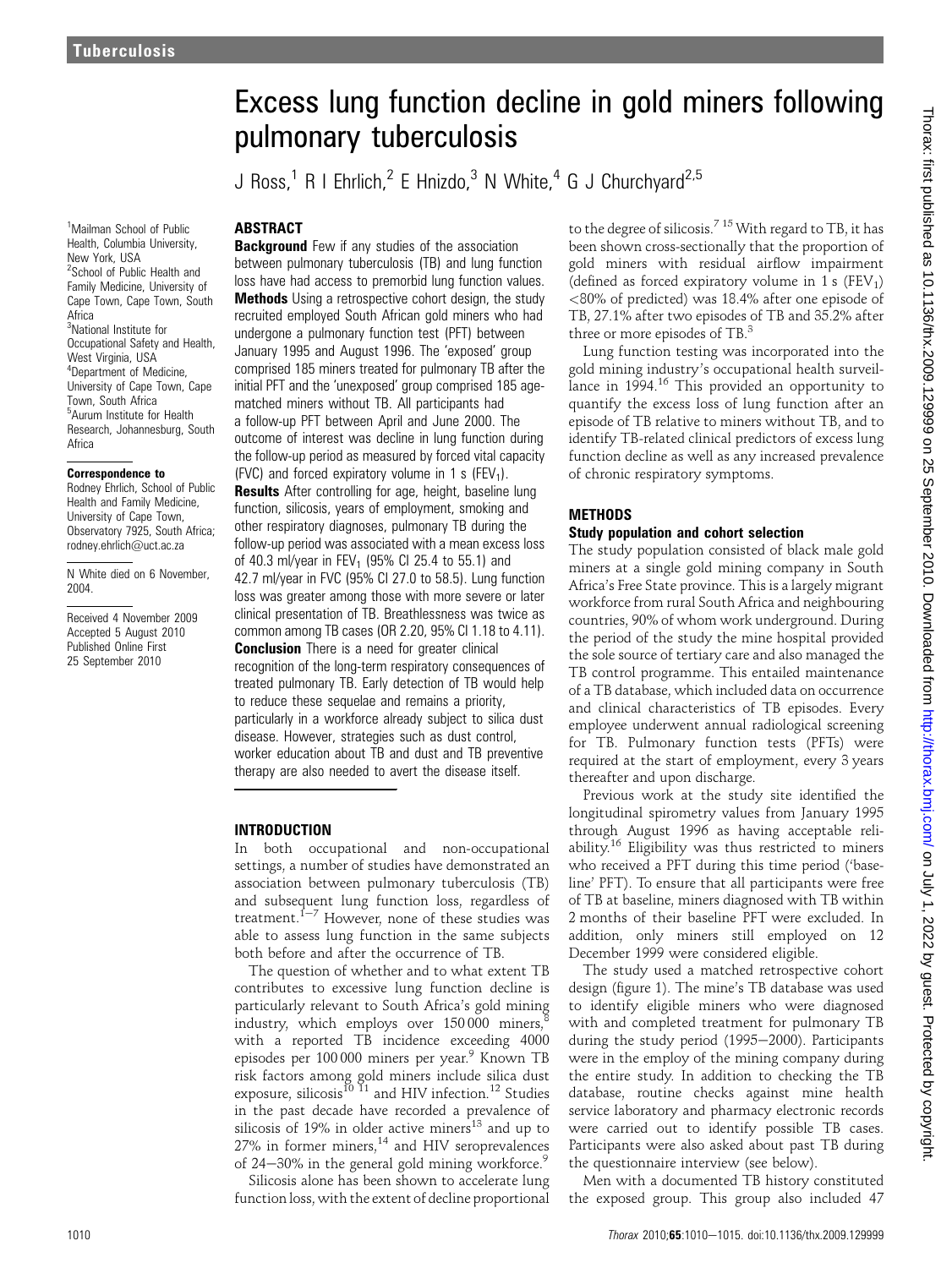

Figure 1 Study timeline (1995-2000). PFT, pulmonary function test; TB, tuberculosis.

miners who had successfully completed treatment for a previous TB episode prior to the baseline PFT. Age-matched individuals were selected from the group of eligible miners still employed in 2000 with no documented history of TB in the TB database (the unexposed group).

All subjects underwent a follow-up PFT. A questionnaire eliciting respiratory, smoking and occupational information was completed between April and July 2000 (ie, at follow-up only). Asthma, pneumonia or bronchitis were recorded if the participant had 'ever been told by a doctor' that he had the condition. The date of first employment and contract renewals were obtained from the recruitment agency. Any corrections were made using company data and by verification with the participants.

### Pulmonary function testing

Baseline PFTs were conducted between January 1995 and August 1996 and follow-up PFTs were performed between April and July 2000. Both PFTs were performed at the same location using the same machine and procedures. Maximal forced expiratory manoeuvres were performed in the seated position using a Hans Rudolph pneumotachograph (Flowscan, Electromedical Systems Inc, Nyon, Switzerland). Following calibration and validation with a 3.0 litre syringe, the subject's flow-volume loop was recorded from which the  $FEV_1$  and forced vital capacity (FVC) were documented. At each PFT the test date, birth date, weight and height in stocking feet were recorded. The  $FEV<sub>1</sub>$  and  $FVC$ from the manoeuvre which produced the best FVC were recorded for the study using the pneumotachograph's software procedure. Baseline testing was conducted by trained technicians at the mine's occupational health centre and follow-up testing by study personnel trained in spirometry. No bronchodilator was administered.

### Silicosis

Silicosis status was assessed at the time of the baseline PFTusing mass miniature radiography, a method previously tested against subsequent autopsy in gold miners using the International Labour Organization (ILO) classification system.<sup>17</sup> <sup>18</sup> That study showed a sensitivity of 71% and a specificity of 96% for finding  $\geq 5$ palpable nodules at autopsy, when silicosis was defined as ILO profusion  $\geq 1/1$ .<sup>18</sup> In the current study a single experienced reader evaluated the x-rays for the presence and grade of silicosis using the ILO classification system. This is based on four major grades  $(0-3)$ , denoting increasing profusion of rounded opacities on the x-ray, and allows for intermediate (minor) grades such as  $1/0$ .<sup>18</sup> ILO categories 1/1 and above were considered silicosis positive.

# Tuberculosis

Diagnosis of TB occurred either through active surveillance via the mine's radiographic screening programme or self-presentation at the occupational health centre. Three sputum specimens were collected for microscopic examination and culture from miners with suspected TB. Concentrated smears were stained with auramine for evaluation by fluorescent microscopy and

further assessed using Ziehl-Neelsen staining. After decontamination with 4% sodium hydroxide, sputum samples were inoculated onto Lowenstein-Jensen (LJ) slopes and incubated for up to 8 weeks. Colorimetric ribosomal RNA hybridisation (Accuprobe Mycobacterium tuberculosis Complex Culture Identification Test; Gen-Probe, San Diego, California, USA) was employed to confirm the presence of M tuberculosis on LJ slopes with >5 colonies. Positive cultures were sent to the South African Institute for Medical Research mycobacteriology laboratory for identification of non-tuberculosis mycobacterium and drug susceptibility testing.

All miners diagnosed with TB received directly observed therapy in accordance with national TB guidelines. The treatment regimens for new and retreatment cases have been described previously.19 Subjects with suspected TB had standard sized chest x-rays done at diagnosis, after 2 months of treatment and at treatment completion. The non-TB group did not have follow-up x-rays as part of the study.

Patients were categorised as culture positive for TB if a positive sputum culture was obtained and the subject presented with compatible clinical features. Culture negative TB was diagnosed if compatible clinical and radiological changes were present, plus at least one of the following: (1) smear positive or (2) no response to amoxicillin and a positive radiological response to TB treatment. Subjects were considered new TB cases if they had never previously been treated for TB and retreatment cases otherwise. Cured TB cases were those who completed treatment with documented smear conversion; those who completed treatment without documented conversion were classified as completed only.

# HIV testing

Confidential HIV testing with pre- and post-test counselling was offered to all TB suspects, although not to the non-TB comparison group. HIV infection was diagnosed if both the screening (Enzymun-Test Anti-HIV 1+2+subtype O, Boehringer Mannheim Immunodiagnostics, Mannheim, Germany) and confirmatory ELISA (IMx system HIV-1/HIV-2 III Plus, Abbott Diagnostics, Illinois, USA) tests were positive.

# Data analysis

SAS Version 9.1 software was used for analysis. The main outcome of interest was the difference between baseline and follow-up PFT measures. To control for the effect of height on lung function, the PFT measurements were standardised to an average height by multiplying by an adjustment factor (1.692/ ht<sup>2</sup>).<sup>3</sup> Unadjusted differences in characteristics between the TB and non-TB groups were expressed as the difference between means for numerical variables and ORs for categorical variables. Multivariable linear regression was used to test the mean differences between the TB and non-TB groups in change in lung function as the outcome variable adjusting for covariates. These covariates included lung function and silicosis at baseline and age, history of asthma, bronchitis or pneumonia, employment duration and current smoking (current vs past or never) at follow-up. Residuals were inspected to confirm that the error terms were independent with respect to each covariate and normally distributed around zero.

# RESULTS

# Cohort characteristics

A total of 27 660 miners underwent a PFT during the baseline period. Of these, 5683 were still employed on 12 December 1999 and eligible for inclusion into the study. The mine's TB database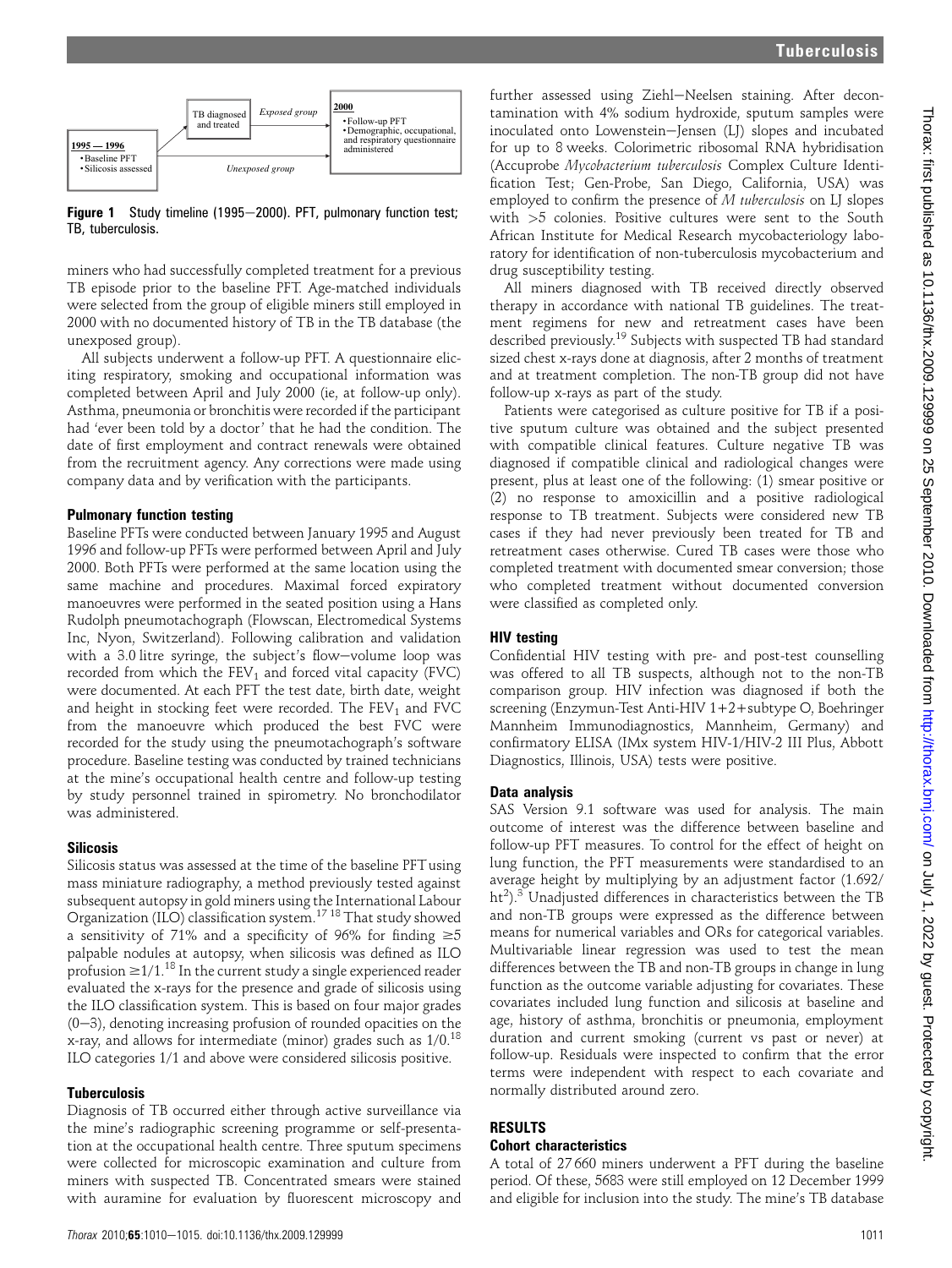showed that 270 of these miners experienced pulmonary TB following the baseline PFT; 185 were enrolled in the study. Among the 85 miners excluded, the most common reasons were termination of employment for reasons other than health  $(n=34)$ , determination that they did not have TB  $(n=14)$  or the occurrence of two episodes of TB during the study period  $(n=11)$ . The unexposed group constituted 185 age-matched participants (figure 2).

Descriptive characteristics of the TB and non-TB groups are shown in tables 1 and 2. There were no significant differences between the groups in baseline PFT and age or employment duration at follow-up. The prevalence of silicosis was greater among miners diagnosed with TB, as was a history of asthma. The odds of being a current smoker were twice as great among the TB group. In both groups approximately 90% of the subjects worked underground; during the study six miners (four TB cases, two non-TB participants) were transferred to surface work.

### Loss of lung function (unadjusted)

At baseline the two groups had similar height-adjusted mean  $FEV<sub>1</sub>$  and FVC values (table 2). Both groups experienced significant decline over the follow-up period. The non-TB group had a mean decline in  $FEV_1$  of 72.2 ml/year over an average of 4.7 years and the TB group had a significantly greater mean decline of 119.3 ml/year over an average of 4.5 years, a difference of 47.1 ml/year (95% CI 32.4 to 61.9). For FVC, the mean decline in the non-TB group was 9.7 ml/year compared with 56.1 ml/year in the TB group, a difference of 46.4 ml/year (95% CI 30.9 to 61.9).

### Clinical characteristics of TB group

The clinical features of the subjects with TB are shown in table 3. The majority of the TB episodes were either smear or culture positive or both at diagnosis (72.9%, 77.3% and 59.4%, respectively), and a little more than half were diagnosed through the mine's radiological screening programme.

### Multivariable regression

Multivariable linear regression was used to determine whether occurrence of TB was associated with excess decline in lung



Figure 2 Selection of study participants. TB, tuberculosis.

#### **Table 1** Cohort characteristics  $(n=370)^*$

| At baseline                       | <b>TB</b><br>$(n=185)$ | No TB<br>$(n=185)$ | Difference (95% CI)<br>in means or OR<br>(TB vs no TB) |
|-----------------------------------|------------------------|--------------------|--------------------------------------------------------|
| <b>Silicosis</b>                  |                        |                    |                                                        |
| Present                           | 18.4%                  | 10.8%              | OR 1.86 (1.03 to 3.37)                                 |
| At follow-up                      |                        |                    |                                                        |
| Age (years)                       |                        |                    |                                                        |
| Mean (SD)                         | 44.0(6.4)              | 43.9(6.4)          | 0.1                                                    |
| Median (IQR)                      | 44.2 (10.4)            | 44.0 (9.9)         | $(-1.2 \text{ to } 1.4)$                               |
| Employment (years)                |                        |                    |                                                        |
| Mean (SD)                         | 22.7 (7.4)             | 22.3(7.7)          | 0.4                                                    |
| Median (IQR)                      | 23.5 (12.8)            | 23.4 (11.3)        | $(-1.2 \text{ to } 1.9)$                               |
| Duration from<br>baseline (years) |                        |                    |                                                        |
| Mean (SD)                         | 4.5(0.5)               | 4.7(0.5)           | $-0.2$                                                 |
| Median (IQR)                      | 4.6(1.0)               | 4.8(1.0)           | $(-0.3 \text{ to } -0.1)$                              |
| History of bronchitis             |                        |                    |                                                        |
| Present                           | 1.6%                   | 1.0%               | OR 1.51 (0.25 to 9.13)                                 |
| History of asthma                 |                        |                    |                                                        |
| Present                           | 8.6%                   | 2.7%               | OR 3.41 (1.22 to 9.51)                                 |
| History of pneumonia              |                        |                    |                                                        |
| Present                           | 6.4%                   | 4.8%               | OR 1.36 (0.56 to 3.30)                                 |
| Smoking history                   |                        |                    |                                                        |
| Never or past                     | 52.4%                  | 69.2%              | 1.00                                                   |
| Current                           | 47.5%                  | 30.8%              | OR 2.04 (1.33 to 3.12)                                 |

\*Median (IQR) included if variable is non-normally distributed. TB, tuberculosis.

function after adjustment for potential confounders (table 4). Even after adjustment the occurrence of TB during the study period was significantly associated with excess decline in lung function. Relative to the non-TB group, the TB group experienced an adjusted mean excess loss of 40.3 ml/year in  $FEV<sub>1</sub>$  and 42.7 ml/year in FVC.

These findings were robust when tested in alternative models (table 4). Exclusion of history of bronchitis, asthma or pneumonia from the model, on the grounds that some of this history may have been TB related, resulted in slightly greater mean excess losses (46.0 ml/year in  $FEV<sub>1</sub>$  and 46.9 ml/year in FVC). In addition to the 47 TB cases with known previous TB, nine of non-TB group reported previous TB not documented in the database. Exclusion of all participants with a previous history of TB as a potential confounder reduced the mean excess loss in  $FEV<sub>1</sub>$  to 35.4 ml/year with no change in FVC.

All lung function tracings were reviewed at the time of data analysis. Of 370 subjects, 59 (16%) were identified in whom the highest two FVC or  $FEV_1$  readings were more than 200 ml apart, contrary to ATS recommendations.<sup>20</sup> When the analysis was repeated without these participants, the mean excess losses were slightly greater.

The association between selected TB clinical variables and loss oflung function was evaluated separately in the TB group (table 5). In this group, extensive radiological change at diagnosis predicted a mean loss in  $FEV<sub>1</sub>$  of 63.5 ml/year and a much smaller loss in FVC of 27.4 ml/year, adjusting for the other clinical predictors. Covariate variables associated with excess mean lung function loss in both  $FEV<sub>1</sub>$  and  $FVC$  were sputum smear positive status and selfpresentation at the mine hospital (as opposed to detection by routine radiological screening). HIV status at the time of TB diagnosis was not associated with loss of lung function.

### TB and persistent respiratory symptoms

The persistence of symptoms related to an episode of treated TB is of interest. After controlling for baseline silicosis status,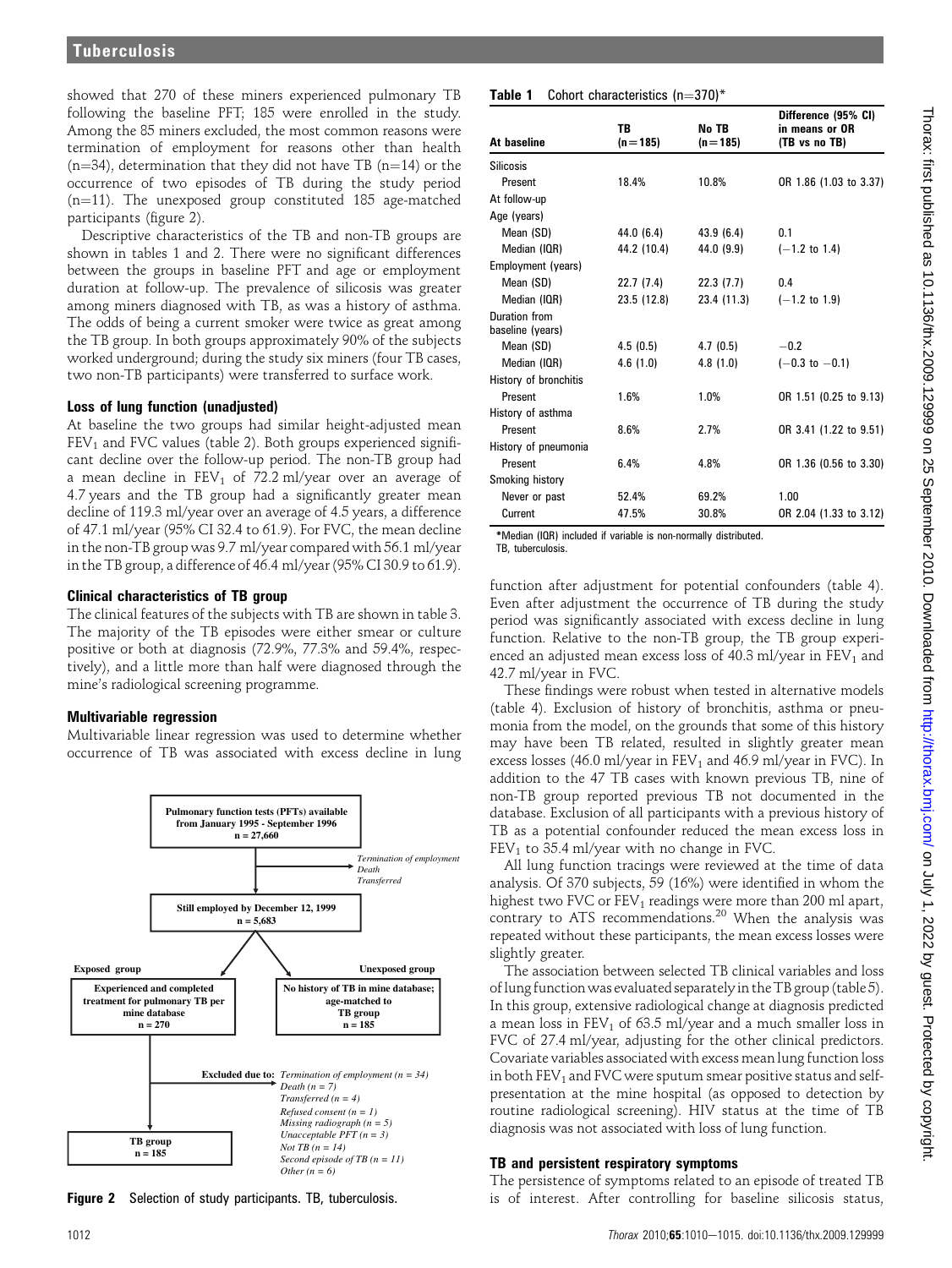|  | <b>Table 2</b> Pulmonary function* characteristics of cohort $(n=370)$ $\dagger$ |  |  |
|--|----------------------------------------------------------------------------------|--|--|
|  |                                                                                  |  |  |

| At baseline                         | <b>TB</b><br>$(n=185)$ | No TB<br>$(n=185)$ | Difference (95% CI)<br>in means<br>(TB vs no TB) |
|-------------------------------------|------------------------|--------------------|--------------------------------------------------|
| $FEV_1$ (I)                         |                        |                    |                                                  |
| Mean (SD)                           | 3.41(0.59)             | 3.41(0.50)         | $0.00$ (-0.11 to 0.12)                           |
| FVC (I)                             |                        |                    |                                                  |
| Mean (SD)                           | 4.11(0.57)             | 4.12(0.55)         | $-0.01$ ( $-0.12$ to 0.11)                       |
| $FEV1/FVC$ (%)                      |                        |                    |                                                  |
| Mean (SD)                           | 82.87 (8.02)           | 82.94 (6.12)       | $-0.07$                                          |
| Median (IQR)                        | 84.13 (9.70)           | 83.30 (8.38)       | $(-1.53$ to 1.40)                                |
| At follow-up                        |                        |                    |                                                  |
| $FEV1$ (I)                          |                        |                    |                                                  |
| Mean (SD)                           | 2.87(0.67)             | 3.07(0.52)         | $-0.20$                                          |
| Median (IQR)                        | 2.91(0.98)             | 3.09(0.62)         | $(-0.32 \text{ to } -0.08)$                      |
| FVC (I)                             |                        |                    |                                                  |
| Mean (SD)                           | 3.86(0.67)             | 4.07(0.56)         | $-0.21$ (-0.34 to -0.08)                         |
| $FEV1/FVC$ (%)                      |                        |                    |                                                  |
| Mean (SD)                           | 74.18 (10.63)          | 75.50 (7.70)       | 1.32                                             |
| Median (IQR)                        | 76.52 (12.22)          | 76.79 (8.19)       | $(-0.60 \text{ to } 3.22)$                       |
| Lung function loss                  |                        |                    |                                                  |
| $\Delta$ FEV <sub>1</sub> (ml)      |                        |                    |                                                  |
| Mean (SD)                           | 541.1 (354.9)          | 343.0 (294.3)      | 198.1                                            |
| Median (IQR)                        | 516.0 (397.5)          | 344.0 (310.0)      | $(131.3$ to $264.7)$                             |
| $\Delta$ FEV <sub>1</sub> (ml/year) |                        |                    |                                                  |
| Mean (SD)                           | 119.3 (80.3)           | 72.2 (62.5)        | 47.1                                             |
| Median (IQR)                        | 116.1 (86.0)           | 71.7 (61.3)        | $(32.4 \text{ to } 61.9)$                        |
| $\Delta$ FVC (ml)                   |                        |                    |                                                  |
| Mean (SD)                           | 255.8 (387.5)          | 52.9 (297.2)       | 202.9                                            |
| Median (IQR)                        | 233.6 (425.0)          | 70.8 (347.1)       | $(132.3 \text{ to } 373.5)$                      |
| $\Delta$ FVC (ml/year)              |                        |                    |                                                  |
| Mean (SD)                           | 56.1 (85.6)            | 9.7(64.6)          | 46.4                                             |
| Median (IQR)                        | 51.7 (93.2)            | 14.5 (74.8)        | $(30.9 \text{ to } 61.9)$                        |
| $\Delta$ FEV <sub>1</sub> /FVC (%)  |                        |                    |                                                  |
| Mean (SD)                           | 8.69(7.12)             | 7.45 (5.97)        | 1.25                                             |
| Median (IQR)                        | 7.93(7.00)             | 7.04(4.71)         | $(-0.01$ to 2.50)                                |
| ΔFEV <sub>1</sub> /FVC (%/year)     |                        |                    |                                                  |
| Mean (SD)                           | 1.93(1.65)             | 1.60(1.07)         | 0.33                                             |
| Median (IQR)                        | 1.79(1.69)             | 1.46(0.96)         | $(0.05 \text{ to } 0.62)$                        |

\*All PFT values adjusted for height.

+Median (IQR) included if variable is non-normally distributed.

FEV<sub>1</sub>, forced expiratory volume in 1 s; FVC, forced vital capacity; PFT, pulmonary function test; TB, tuberculosis;  $\Delta$ , change (negative sign denotes gain).

duration of follow-up, employment duration, age and current smoking status, the odds of cough, breathlessness and wheezing were all increased in the TB group (table 6, model 1). Further adjustment for a history of bronchitis, asthma or pneumonia significantly attenuated the ORs for all the symptoms, with breathlessness retaining the strongest association with TB (table 6, model 2).

# **DISCUSSION**

The association between pulmonary TB and reduced lung function has been reported in a number of settings.<sup>1-7</sup> To our knowledge, this study is the first to quantify lung function in the same participants both before and after the occurrence of pulmonary TB.

After controlling for other variables associated with lung function loss, the occurrence of TB during the study period was significantly associated with excess decreases in both  $FEV<sub>1</sub>$  and FVC. With expected annual absolute declines in  $FEV<sub>1</sub>$  of about  $30 \text{ ml/year}^{21}$  both the TB and non-TB groups experienced abnormally high FEV<sub>1</sub> declines (119.3 and  $72.2$  ml/year, respectively). Given the relatively low tobacco consumption in the black miner population, $^{22}$  silica dust exposure and silicosis are

| <b>Table 3</b> Clinical characteristics of participants |  |
|---------------------------------------------------------|--|
| diagnosed with tuberculosis (TB) $(n=185)$              |  |

|                                        | n (%)      |
|----------------------------------------|------------|
| No. of zones on radiograph affected at |            |
| diagnosis                              |            |
| $1 - 3$                                | 136 (74.3) |
| $4 - 6$                                | 47 (25.7)  |
| Treatment category                     |            |
| New                                    | 138 (74.5) |
| Retreatment                            | 47 (25.4)  |
| Site of disease                        |            |
| Pulmonary + extrapulmonary             | 21 (11.3)  |
| Pulmonary only                         | 164 (88.6) |
| Method of detection                    |            |
| Screening                              | 101 (54.5) |
| Self-presentation                      | 84 (45.4)  |
| Treatment outcome                      |            |
| Cured                                  | 135 (72.9) |
| Completed                              | 50 (27.0)  |
| <b>HIV status</b>                      |            |
| Positive                               | 98 (52.9)  |
| Negative                               | 70 (37.8)  |
| Unknown                                | 17(9.1)    |
| Duration since TB                      |            |
| $<$ 2 years                            | 78 (42,2)  |
| $\geq$ 2 years                         | 107 (57.8) |
| Smear status                           |            |
| Positive                               | 135 (72.9) |
| Negative                               | 50 (27.0)  |
| Culture status                         |            |
| Positive                               | 143 (77.3) |
| Negative                               | 42 (22.7)  |
| Drug resistance                        |            |
| Resistant to $\geq 1$ primary TB drug  | 12(6.4)    |
| Fully susceptible                      | 173 (93.5) |

more likely explanations of this excessive decline in  $\text{FEV}_1$  in both groups.<sup>7 15</sup> However, the greater decline in the TB group indicates additional lung damage due to pulmonary TB, with a clinically relevant associated loss of approximately 40 ml/year in  $FEV<sub>1</sub>$  and 43 ml/year in FVC. This is consistent with the finding that TB cases had more than double the odds of breathlessness at follow-up.

Our results build on previous studies. This study found little difference between  $FEV_1$  and FVC loss attributable to TB. This contrasts with a net obstructive effect noted in other studies of

Table 4 Association between lung function decline and TB adjusting for covariates  $(n=370)$ 

| Tuberculosis (TB vs no TB)                                                                                                       | <b>Mean (95% CI)</b><br>height-adjusted<br>decline in FEV <sub>1</sub><br>(ml/year) | <b>Mean (95% CI)</b><br>height-adjusted<br>decline in FVC<br>(ml/year) |
|----------------------------------------------------------------------------------------------------------------------------------|-------------------------------------------------------------------------------------|------------------------------------------------------------------------|
| Model 1: Fully adjusted* $(n=370)$                                                                                               | 40.3 (25.4 to 55.1)                                                                 | 42.7 (27.0 to 58.5)                                                    |
| Model 2: Fully adjusted but excluding<br>history of asthma, bronchitis or<br>pneumonia ( $n=323$ )                               | 46.0 (30.8 to 61.1)                                                                 | 46.9 (31.0 to 62.8)                                                    |
| Model 3: Fully adjusted but excluding<br>participants with previous TB $(n=314)$                                                 | 35.4 (19.4 to 51.4)                                                                 | 42.3 (25.1 to 59.5)                                                    |
| Model 4: Fully adjusted but excluding<br>participants not meeting FEV <sub>1</sub> or FVC<br>reproducibility criterion $(n=311)$ | 44.6 (29.9 to 60.2)                                                                 | 47.0 (30.1 to 63.9)                                                    |

\*Adjusted for lung function and silicosis at baseline and history of bronchitis, asthma or pneumonia, employment duration, current smoking (current vs past or never) and age at follow-up.

 $FEV<sub>1</sub>$ , forced expiratory volume in 1 s; FVC, forced vital capacity; TB, tuberculosis.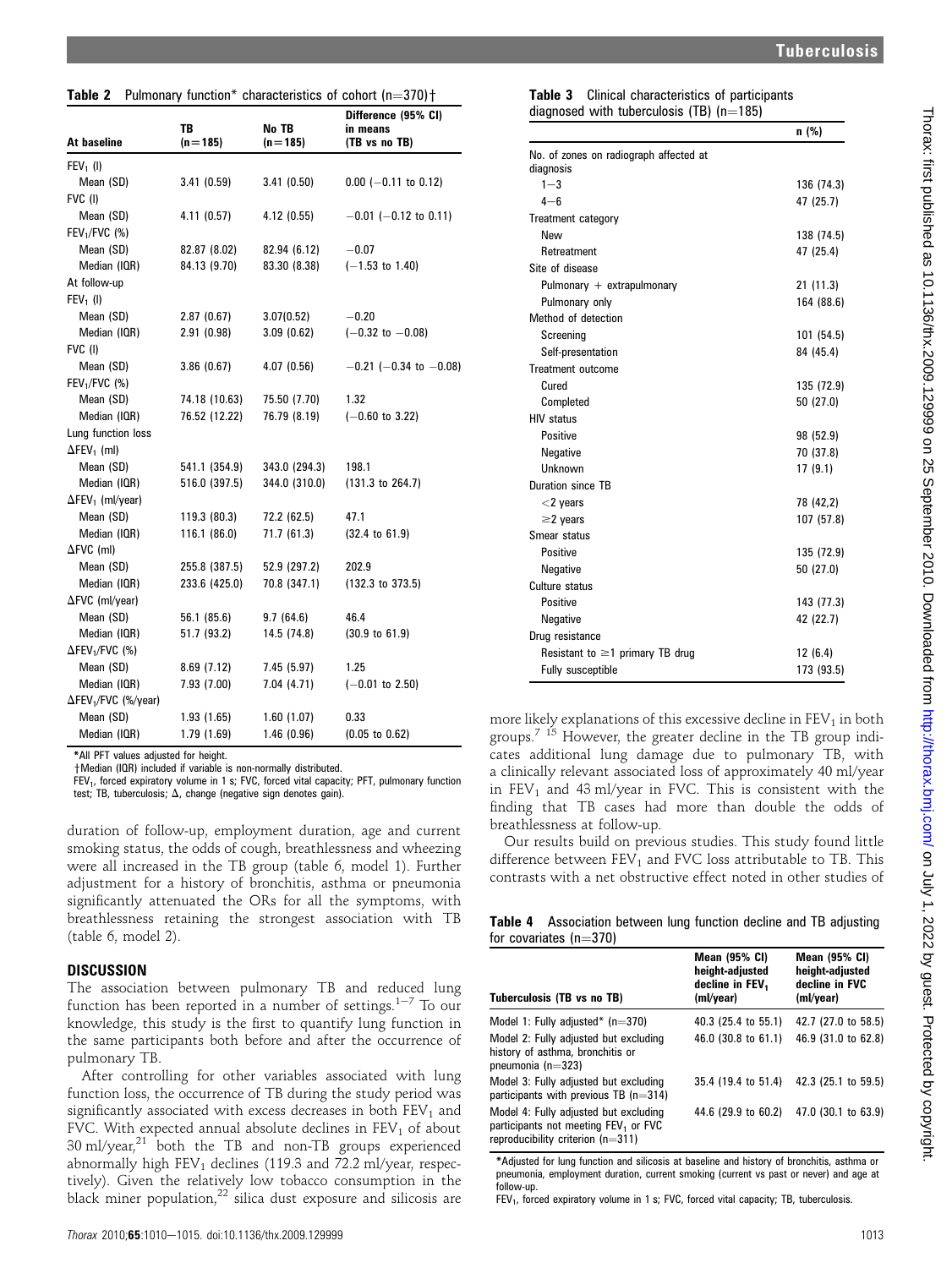|  | <b>Table 5</b> Association between lung function decline and TB clinical |  |  |
|--|--------------------------------------------------------------------------|--|--|
|  | characteristics among TB cases* $(n=185)$                                |  |  |

|                                                   | <b>Mean (95% CI)</b><br>height-adjusted<br>decline in FEV <sub>1</sub><br>(ml/year) | <b>Mean (95% CI)</b><br>height-adjusted<br>decline in FVC<br>(ml/year) |
|---------------------------------------------------|-------------------------------------------------------------------------------------|------------------------------------------------------------------------|
| No of zones of x-ray affected<br>at diagnosis     |                                                                                     |                                                                        |
| $4 - 6$ vs $1 - 3$                                | 63.5 <sup>+</sup> (37.5 to 89.4)                                                    | 27.4 ( $-2.4$ to 57.2) $\ddagger$                                      |
| Treatment category                                |                                                                                     |                                                                        |
| Retreatment vs new                                | 23.2 ( $-3.6$ to 50.1)                                                              | 10.6 $(-18.5 \text{ to } 39.6)$                                        |
| Site of disease                                   |                                                                                     |                                                                        |
| Pulmonary $+$ extrapulmonary<br>vs pulmonary only | $-0.1$ ( $-37.2$ to 37.0)                                                           | 16.4 $(-24.1$ to 56.8)                                                 |
| Method of detection                               |                                                                                     |                                                                        |
| Self-presentation vs screening                    | $26.1 + (2.3 \text{ to } 50.0)$                                                     | 29.9 t (4.1 to 55.7)                                                   |
| <b>Treatment outcome</b>                          |                                                                                     |                                                                        |
| Completed vs cured                                | 23.8 $(-2.0 \text{ to } 49.6)$                                                      | 21.8 ( $-6.2$ to 49.8)                                                 |
| <b>HIV</b> status                                 |                                                                                     |                                                                        |
| Positive vs negative                              | $3.1$ (-21.2 to 27.4)                                                               | $-16.2$ ( $-41.7$ to 9.4)                                              |
| Duration since TB                                 |                                                                                     |                                                                        |
| $\geq$ 2 years vs $<$ 2 years                     | 1.4 $(-22.1$ to 24.9)                                                               | 13.5 $(-11.8$ to 38.8)                                                 |
| Smear                                             |                                                                                     |                                                                        |
| Positive vs negative                              | 45.1 + (19.2 to 70.9)                                                               | 42.7 + (14.8 to 70.5)                                                  |
| Culture                                           |                                                                                     |                                                                        |
| Positive vs negative                              | $9.5$ (-17.5 to 36.5)                                                               | 16.3 ( $-12.8$ to 45.4)                                                |
| Drug resistance                                   |                                                                                     |                                                                        |
| Resistant vs fully susceptible                    | $20.6$ ( $-25.5$ to 66.7)                                                           | $-15.4$ (-65.2 to 34.4)                                                |
|                                                   |                                                                                     |                                                                        |

\*Adjusted for lung function and silicosis at baseline and history of bronchitis, asthma or pneumonia, employment duration, current smoking (current vs past or never) and age (years) at follow-up.

yWhole 95% CI in the decline range.

zNegative sign denotes lung function gain.

 $FEV<sub>1</sub>$ , forced expiratory volume in 1 s; FVC, forced vital capacity; TB, tuberculosis.

gold miners,  $37$  although even in those studies the loss in FVC attributable to TB was substantial. Clinical studies<sup>2 23</sup> suggest that  $FEV<sub>1</sub>$  and  $FVC$  are significantly reduced at the time of TB diagnosis but improve by the end of short course therapy, with FVC recovering more than  $\text{FEV}_1$ .<sup>2</sup> Hnizdo<sup>3</sup> was able to investigate the effect of time since treatment and found that both  $FEV<sub>1</sub>$ and FVC improved during the first year with the excess loss stabilising thereafter. Hnizdo's results also suggest that the net obstructive effect may increase with time. In summary, it is likely that there is differential recovery in  $FEV<sub>1</sub>$  and  $FVC$  during treatment and in the first year or so thereafter which would explain some of the differences between studies with varying follow-up times. This study was not able to show a difference in loss by time since TB diagnosis.

It is unsurprising that subjects with TB with more extensive radiological disease at diagnosis incur greater residual lung change and lung function loss at the end of treatment resulting in permanent loss despite bacteriological cure.<sup>12</sup> An interesting finding was that sputum smear positive status and, to a lesser extent, detection through self-presentation were significantly

associated with excess lung function decline after controlling for extent of radiological change at diagnosis. Detection through self-presentation as opposed to screening can be regarded as a proxy for later diagnosis, while sputum positive cases may have more cavitary disease than smear negative cases<sup>23</sup> and thus reflect more severe disease. Finally, the excess in respiratory symptoms among treated TB cases is additional evidence that pulmonary TB may impair health and well-being regardless of treatment outcome.

The study has certain limitations. Since a large proportion of miners who underwent a baseline PFTwere no longer employed at the time of the follow-up PFT (figure 2), a 'healthy survivor' effect may have resulted in an underestimate of lung function loss due to TB. Another limitation was that the baseline PFTwas recorded on average 2.25 years before TB diagnosis which would contribute 'unexposed' person-time to the TB group. As a result, the estimate of excess yearly lung function decline due to TB is likely to be further underestimated.

There is always the potential for error when lung function testing is performed at different times and under different conditions. Quality control measures were in place during both routine (baseline) and research (follow-up) phases, and the intrasubject reliability over time during the baseline phase has been previously confirmed.<sup>16</sup> Nevertheless, reproducibility of  $\frac{1}{20}$  expiratory efforts did not meet the ATS criteria<sup>20</sup> in a number of cases. Although there was no effect on the results when these records were removed from the analysis, it is possible, for example, that better expiratory efforts at follow-up than at baseline might have resulted in an underestimate of lung function loss. This would be more the case for FVC than  $FEV<sub>1</sub>$ because early termination of expiration is a more likely shortcoming in mass screening.

HIV infection, which has been shown to be associated with lung function loss in a North American veteran cohort, $24$  was tested only in the TB group and could therefore not be analysed as a confounder in the full analysis. However, in the TB group, HIV infection had no influence on lung function loss. It is also likely that in this population a major part of an HIV effect on lung function would be mediated via TB.

Although radiological silicosis and duration of mining exposure were controlled for as potential confounders in the analysis, it is possible that there remains some degree of confounding by sub-radiological silicosis and cumulative silica dust exposure. A more than additive interaction between silica dust, silicosis and TB on lung function is also possible but would be difficult to observe in a sample of this size. Miners with both silicosis and TB are also more likely to be selected out of employment than those with one disease alone.

### **Conclusions**

The results have implications for understanding and managing pulmonary TB among miners in the South African gold mines and in comparable populations. An episode of pulmonary TB,

**Table 6** Association between respiratory symptoms at follow-up and TB ( $n=370$ )

|                       | <b>Unadiusted</b> |              | Model 1 |              | Model 2 |              |
|-----------------------|-------------------|--------------|---------|--------------|---------|--------------|
|                       | 0R                | 95% CI       | 0R      | 95% CI       | 0R      | 95% CI       |
| Cough                 | 2.17              | 1.29 to 3.65 | 1.87    | 1.08 to 3.24 | 1.59    | 0.90 to 2.83 |
| Phlegm                | 1.82              | 1.04 to 3.20 | 1.67    | 0.92 to 3.03 | 1.45    | 0.78 to 2.68 |
| <b>Breathlessness</b> | 2.44              | 1.43 to 4.14 | 2.60    | 1.46 to 4.62 | 2.20    | 1.18 to 4.11 |
| Wheezing              | 2.37              | 1.39 to 4.04 | 2.02    | 1.15 to 3.56 | l 67    | 0.92 to 3.03 |

Model 1 adjusted for presence of silicosis at baseline, duration of follow-up, duration of employment, age and current smoking status.

Model 2 adjusted as for model 1 plus history of bronchitis, asthma or pneumonia.